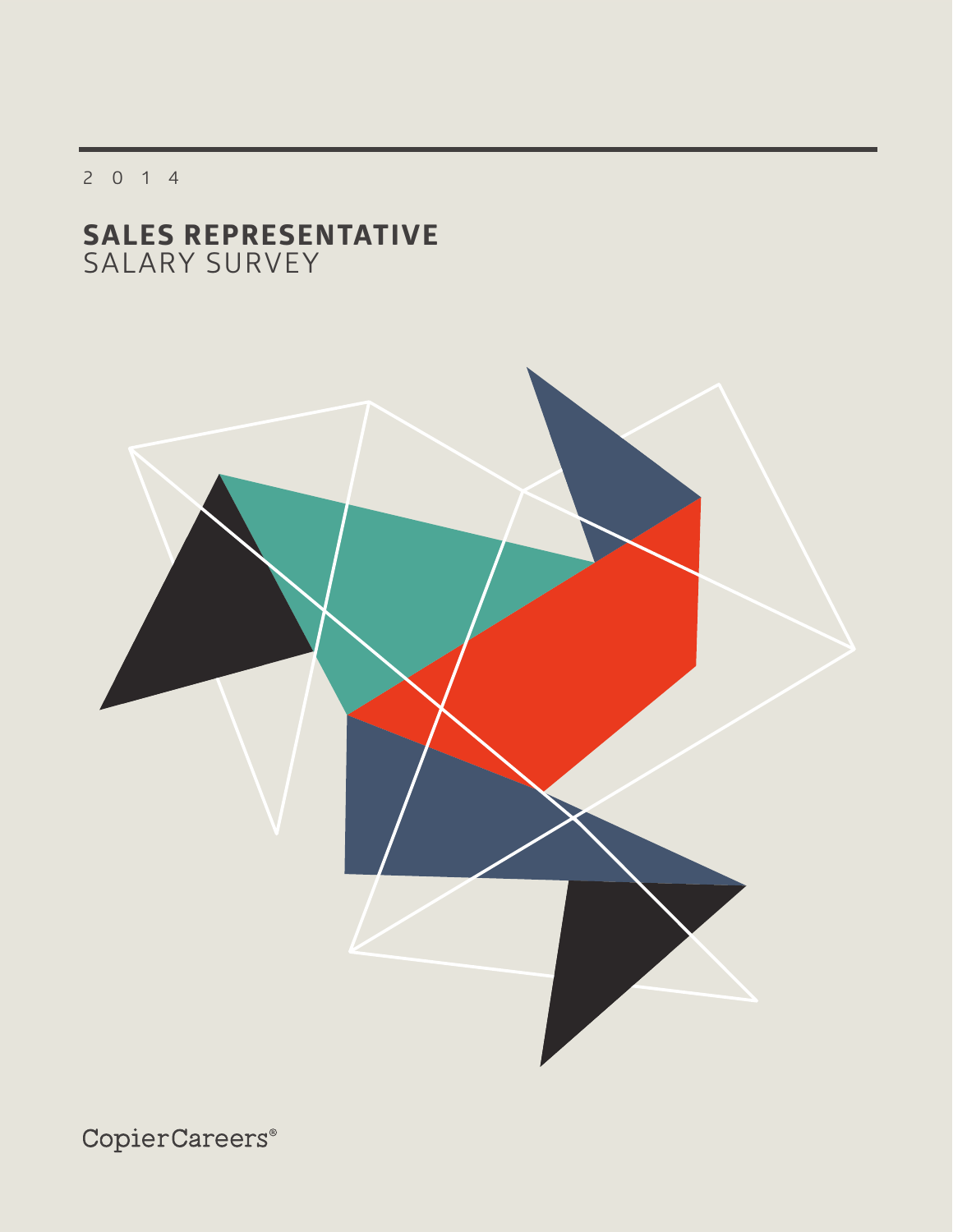# **Three years ago when we published our first ever Sales Representative Salary Survey, the majority of our copier dealership clients had already begun offering managed print services. While some organizations were enjoying more success than others, everyone experienced a few growing pains. For copier channel sales reps, it was a complicated time.**

**On one hand, the benefits of solution selling were already well established and many reps were optimistic that MPS would boost their earning potential. On the other hand, few dealerships fully understood how to price MPS deals or structure their comp plans, and this quickly became a source of serious frustration for the sales force. In those early days before all the glitches were worked out, it was easy to understand why some copier sales professionals preferred pushing boxes to selling solutions. It was straightforward. It was uncomplicated. And it paid as well as anything else.**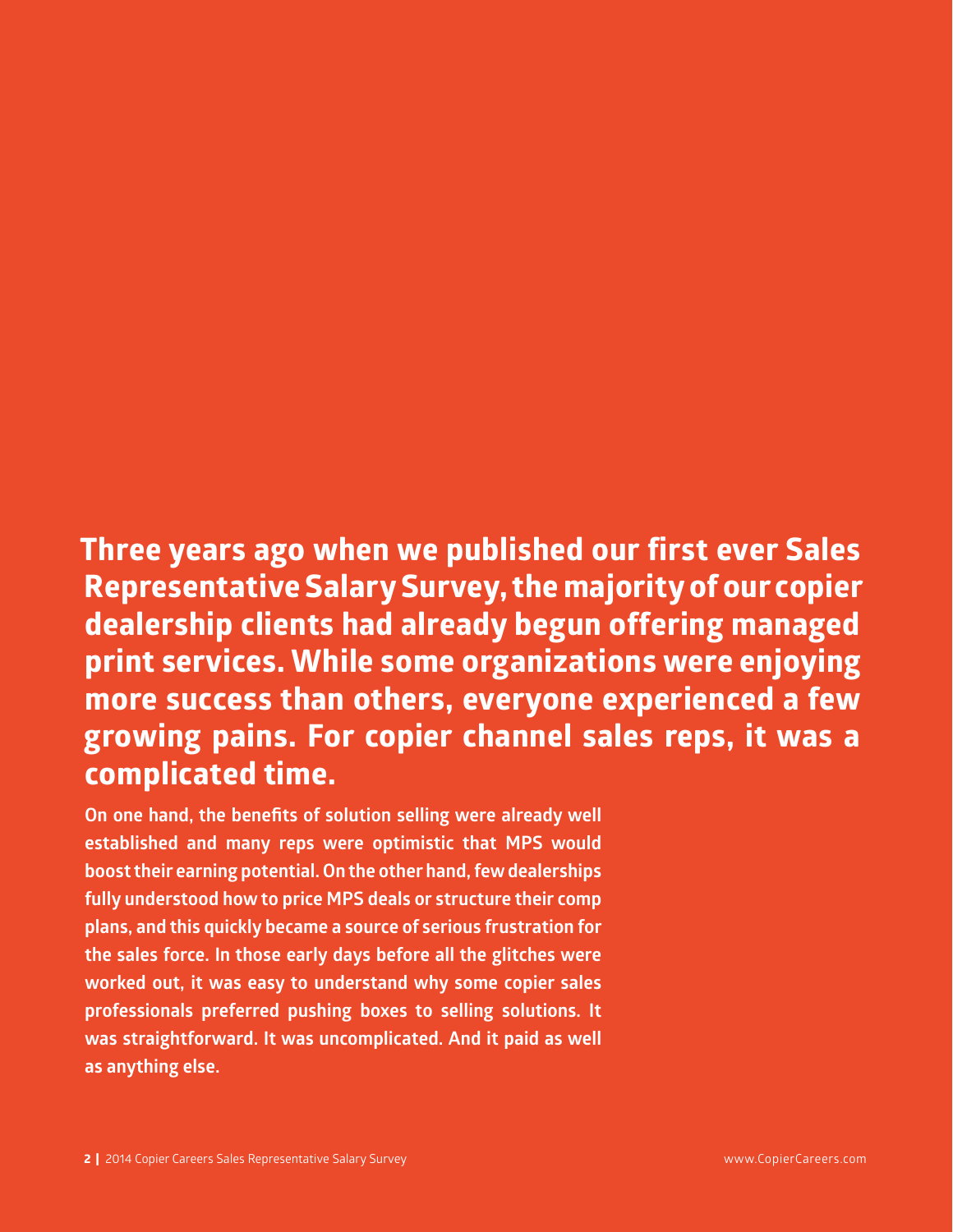*But that was then.* A mere three years later, the landscape has changed completely. Managed services have come to dominate the industry, and sales reps couldn't be happier. They're loving their comp plans, their incomes are on the rise, and they're setting themselves up for long, profitable careers in a stable, tech-forward industry. From our perspective, there has never been a better time to be a copier channel sales professional.

Oh, and those guys who only want to sell standalone copiers? They don't really exist anymore. This is the year they vanished before our very eyes.

## **THE 2014 SALES REP SALARY SURVEY**

Since 2002, Copier Careers has conducted detailed annual salary surveys of copier service technicians, service & operations managers, and sales managers. In 2011, we added a survey for copier sales reps. This survey is much briefer than the others, but it gets right to the heart of what matters most to sales professionals: money. We ask our survey participants to share only four pieces of information with us: their job titles, their base pay, their commission, and their monthly quota. This year, we collected data from 9,998 sales reps.

The survey respondents included sales professionals working at dealerships all around the country. They comprised 1,955 Account Executives, 3,428 MPS/Solution Sales Reps, 1,955 Named Account Managers, 1,012 Senior Account Executives, 1,002 Major Account Managers, 395 Government Account Managers, and 251 National Account Managers.

This year's most notable change is that the number of people who identify themselves as Account Executives has decreased by more than half. And where did they all go? Over to the MPS/Solution Sales category, which in the same time period has nearly doubled in size. Paul Schwartz, president of Copier Careers, sees this as evidence of the industry's complete transformation to a

managed services model. "What these 'disappearing Account Executives' tell me is that MPS has become so successful that the category of people who sell standalone devices basically doesn't exist anymore," says Schwartz. "It's now all about delivering a broad range of solutions through a diverse selection of networked devices. That's what customers want, and that's what sales reps want to sell."

#### **COMPENSATION**

Following three years of rapid increases, growth in average compensation has slowed this year, showing only small gains since 2013. Nevertheless, we haven't heard many complaints. In fact, in a separate poll we conducted in October of this year, 64 percent of copier sales reps said they were either "satisfied" or "very satisfied" with their compensation plans—a far cry from the frustration of a few years ago.

This year, average annual base pay for all job titles was \$48,467. Combined with average commissions of \$67,964, that amounts to a total average compensation of \$116,431—an increase of \$178 since 2013. Major Account Managers reported the highest total income (\$130,591), followed by Government Account Managers (\$126,039), MPS/Solution Sales Reps (\$121,841), National Account Managers (\$121,520), Senior Account Execs (\$118,344), and Named Account Managers (\$107,702). In a distant last place were Account Executives, with total compensation of \$88,983.

Quotas were also up slightly this year, with Account Executives reporting average monthly quotas of \$37,645, MPS/Solution Sales Reps reporting quotas of \$44,818, and Named Account Managers reporting quotas of \$58,612. Based on the rapid migration of basic Account Executives to MPS/Solution Sales Reps, however, we can probably expect that both the salaries and the quotas on the low end of the spectrum will increase significantly by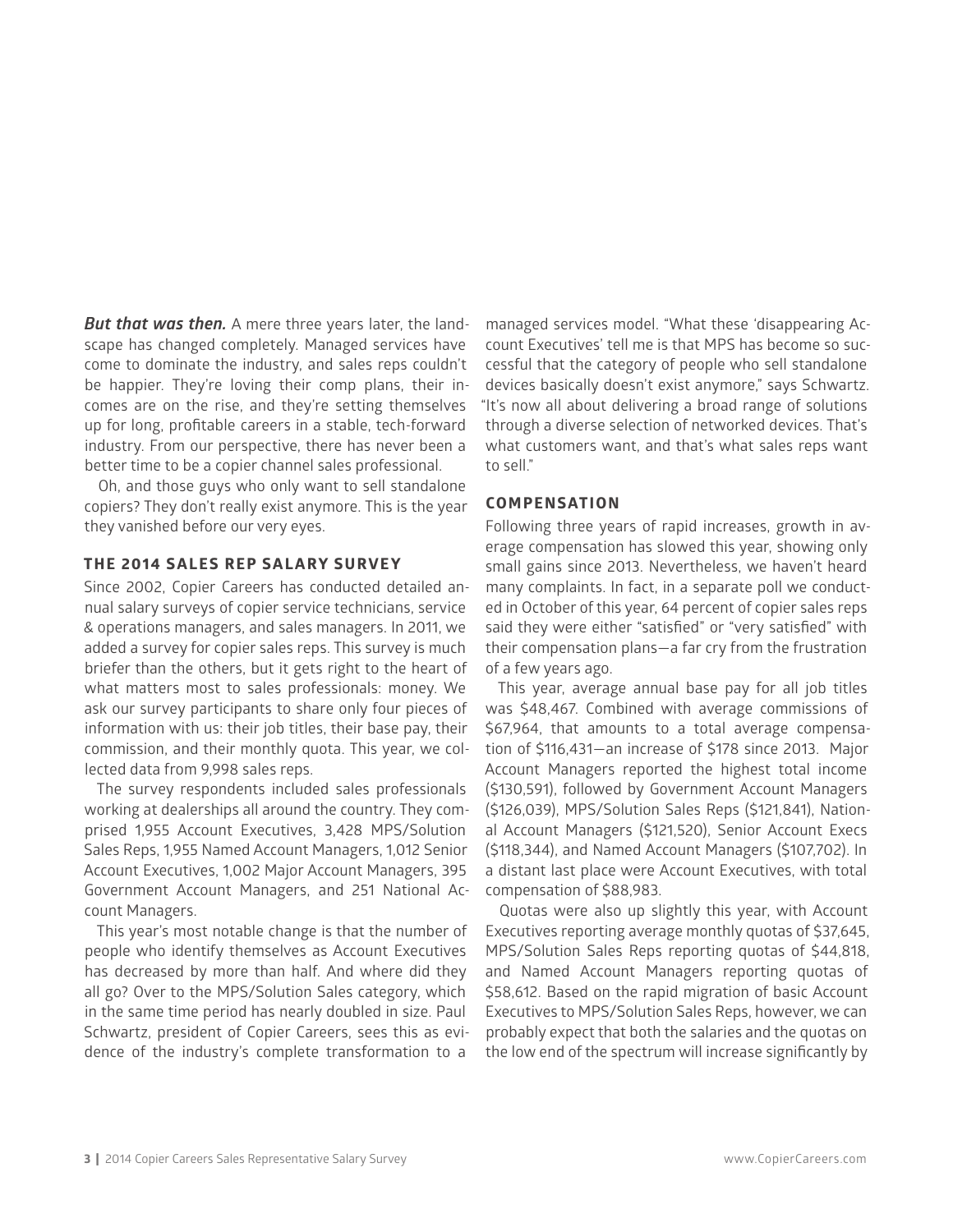

next year as even more reps make the transition to selling a broader range of solutions.

Jessica Crowley, Director of Recruiting for Copier Careers, confirms that the base pay reported by Account Executives—\$25,999, compared with \$40,166 for MPS/ Solution Sales Reps—is probably a statistical outlier, and doesn't seem to represent what's happening in the industry's mainstream. "Frankly, I don't see too many people with a base salary that low anymore, simply because there are fewer people now who have that title or level of responsibility. From day one, new reps are learning about MPS and selling solutions, so in general they're being compensated at a higher rate."

#### **THE NEW SALES ESSENTIALS**

While copier sales is not necessarily more challenging now than it used to be, there is no denying that the job's essential skill set has evolved. One of the biggest changes, says Schwartz, is that the level of knowledge required to do the job has increased substantially. "For salespeople, a very high level of understanding of both the hardware and the software is essential—the days of memorizing a few feeds and speeds are long gone. Today's salespeople have to have a deep knowledge not only of the device itself, but also of all the solutions they're delivering through the device, and they also need to have a firm grasp on how the device is going to integrate into the client's network. Successful salespeople don't necessarily need to know the detailed technical answer to every question, but they do need to know where to go—or who to go to—to find that information."

Crowley adds that exceptional communication skills are more critical for today's copier sales reps than ever before. "Not only do reps need to communicate effectively with their colleagues in the sales and service departments, they also need to conduct ongoing, very detailed dialogues with their clients to determine needs and identify opportunities. It's not just about placing devices; it's about creating long-term, consultative relationships that solve real business problems."

#### **AN INDUSTRY TO ASPIRE TO**

Up until a few years ago, copier sales jobs were widely considered a transitional position—a way to gain a few years of B2B sales experience before moving into an industry that offered greater earning potential. Now, however, the tables have turned, and this has ceased to be an industry people are trying to get out of. On the contrary, people on the outside are trying to get in.

"Over the past couple of years," says Schwartz, "copier sales has evolved into a career that people are excited to break into. Once they're in the industry and they're successful, they're eager to stay here because of the annuity potential of MPS deals and the ability to develop consultative, lucrative relationships with long-term clients. It's no longer a matter of putting in your three years in copiers so you can move up to pharmaceuticals or medical device or high tech. This is a high-tech industry now, and in fact, we've begun to see people moving the other way—out of pharmaceuticals or medical device, and into copier sales."

Crowley says that she's noticed the trend as well. "It's really exciting to see. We love this industry, and it's been amazing to see how much it has grown and evolved in such a short time. For the most talented people, selling copiers used to be a transitional job, but that is absolutely not the case anymore. Copier sales has become a genuinely rewarding career path with serious long-term earning potential. For smart, passionate, motivated individuals, it's a great choice. The future is looking very bright."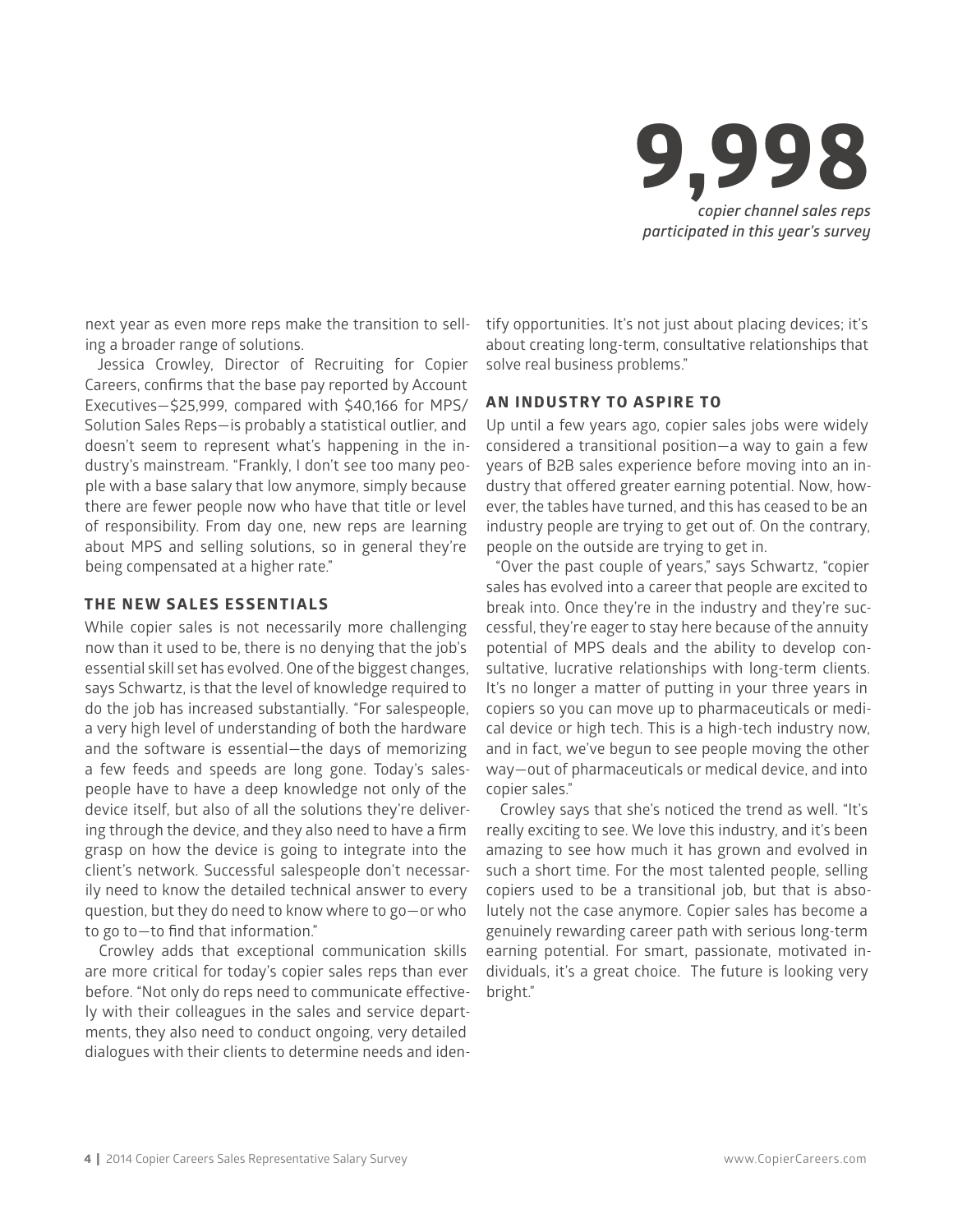# **Sales Reps By The Numbers**

*Over the past year, the number of people who identify themselves as Account Executives has decreased by 1,733, while the number of people who identify themselves as MPS/Solution Sales reps has increased by 3,428.*

## **SURVEY PARTICIPANTS BY JOB TITLE**

|                                    | 2011        | 2012        | 2013              | 2014        |
|------------------------------------|-------------|-------------|-------------------|-------------|
| <b>Account Executives</b>          | 3,456 {37%} | 3,644 {37%} | 3,688 {37%}       | 1,955 {20%} |
| <b>MPS/Solution Sales Reps</b>     | 1,833 {19%} | 1,842 {19%} | 1,849 {19%}       | 3,428 [34%] |
| <b>Named Account Managers</b>      | 1,899 {20%} | 1,901 {20%} | 1,909 {19%}       | 1,955 {20%} |
| <b>Senior Account Executives</b>   | 989 {10%}   | 999 {10%}   | 1,001 $\{10\% \}$ | 1,012 {10%} |
| <b>Major Account Managers</b>      | 987 {10%}   | 991 {10%}   | 999 {10%}         | 1,002 {10%} |
| <b>Government Account Managers</b> | 301 {3%}    | 333 {3%}    | 388 {4%}          | 395 {4%}    |
| <b>National Account Managers</b>   | 99 {1%}     | 143 ${1\%}$ | 149 {1%}          | 251 {2%}    |
| <b>Total Participants</b>          | 9,564       | 9,853       | 9,983             | 9,998       |

## **SURVEY PARTICIPANTS BY JOB TITLE, 2014 : VISUAL COMPARISON**



MPS/Solutions Sales Reps {34%}

Account Executives {20%}

Named Account Managers {20%}

Senior Account Executives {10%}

Major Account Managers {10%}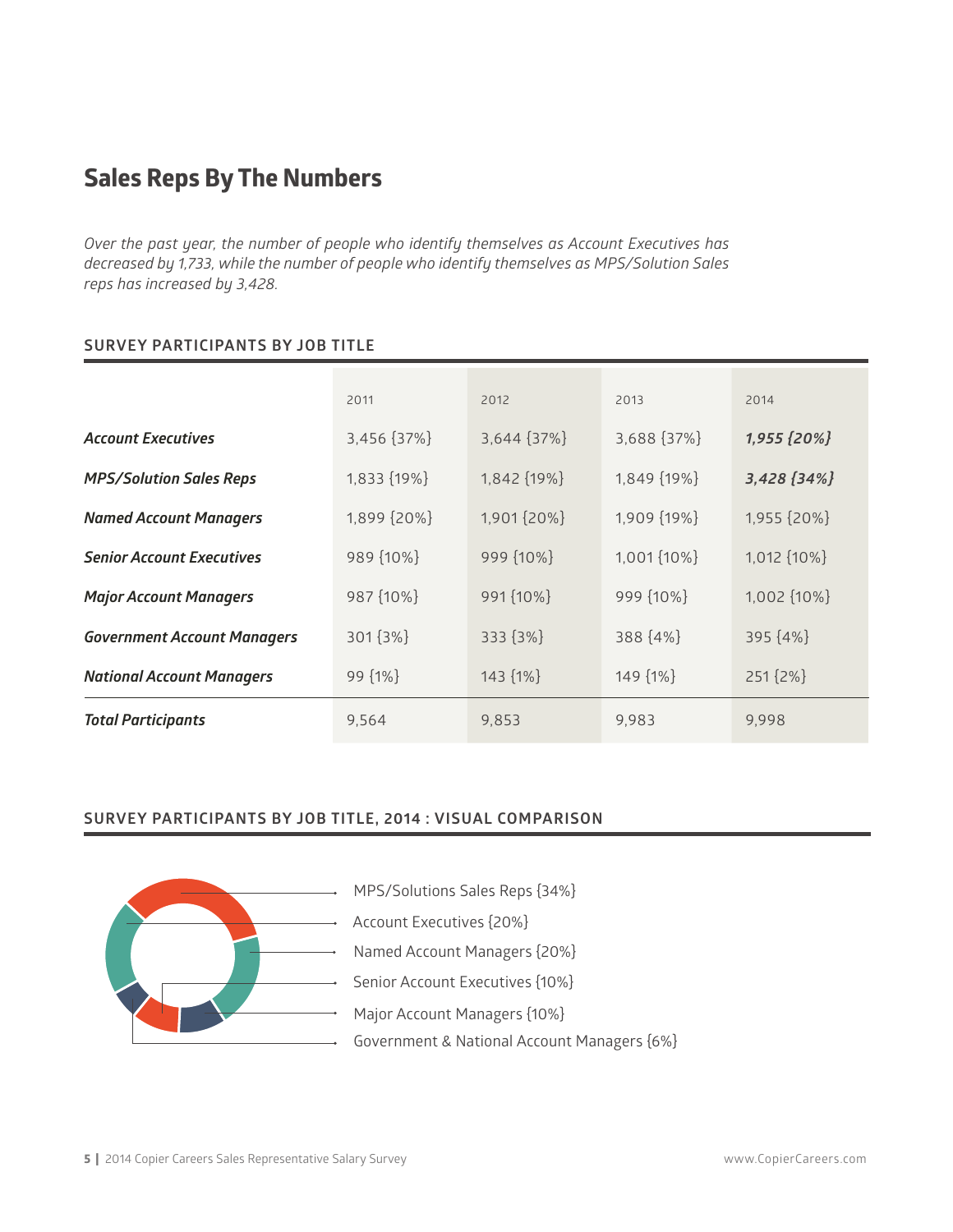# **Compensation**

*Although compensation has increased for all job titles, the growth rate has slowed this year. Nevertheless, reps report high rates of satisfaction with their incomes and their compensation plans.*

|                                    | Base     | Commission | Total     |
|------------------------------------|----------|------------|-----------|
| <b>Account Executives</b>          | \$25,999 | \$62,984   | \$88,983  |
| <b>MPS/Solution Sales Reps</b>     | \$40,166 | \$81,675   | \$121,841 |
| <b>Named Account Managers</b>      | \$44,458 | \$63,244   | \$107,702 |
| <b>Senior Account Executives</b>   | \$51,799 | \$66,545   | \$118,344 |
| <b>Major Account Managers</b>      | \$55,140 | \$75,451   | \$130,591 |
| <b>Government Account Managers</b> | \$62,573 | \$63,466   | \$126,039 |
| <b>National Account Managers</b>   | \$59,132 | \$62,388   | \$121,520 |
| Average                            | \$48,467 | \$67,964   | \$116,431 |

# **AVERAGE COMPENSATION, 2014**

# **BASE & COMMISSION AS A PERCENTAGE OF TOTAL INCOME**